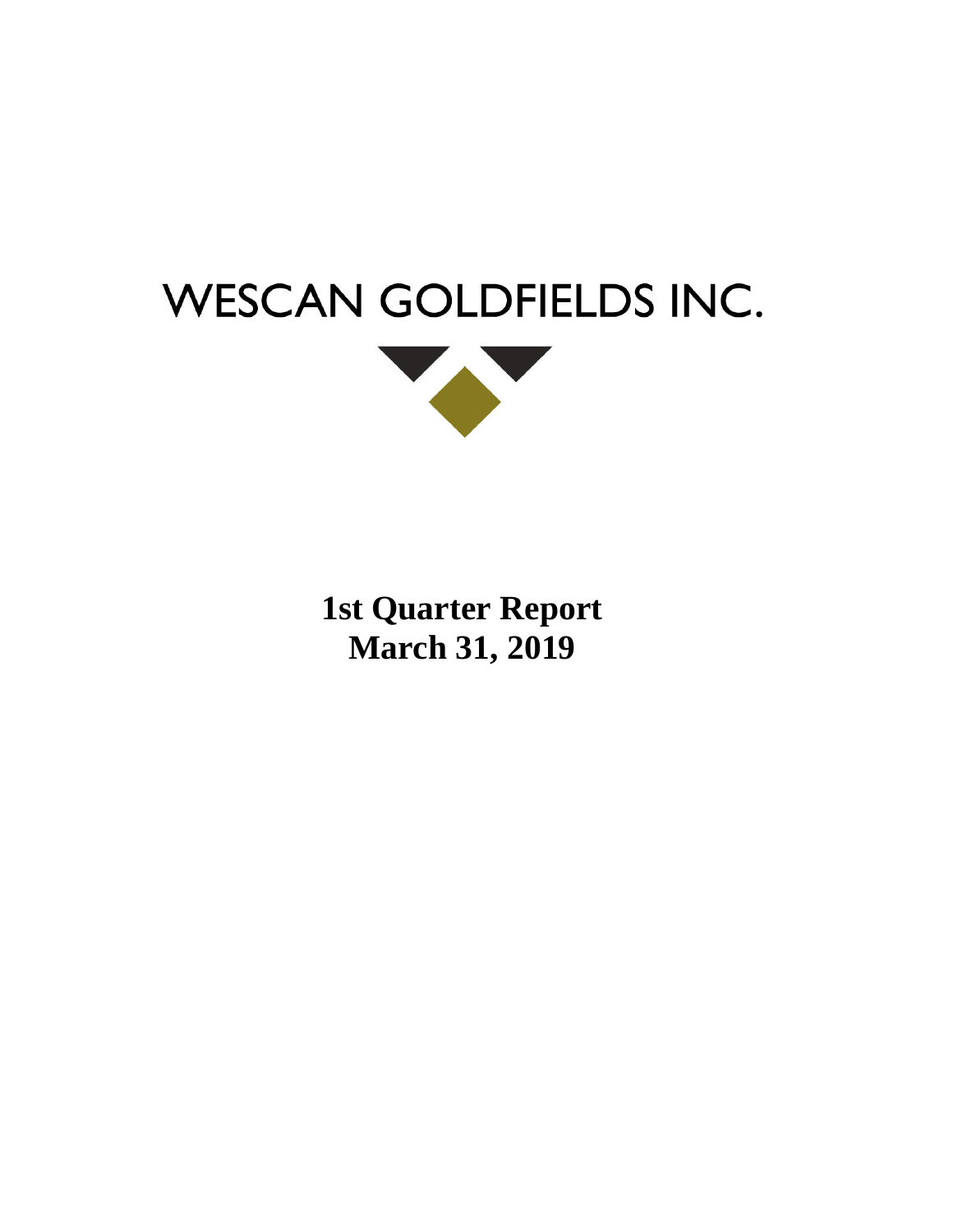# **MANAGEMENT'S DISCUSSION & ANALYSIS ("MD&A")**

The following discussion and analysis is prepared by Management as of May 28, 2019 and should be read in conjunction with the unaudited condensed interim consolidated financial statements for the quarter ended March 31, 2019 ("financial statements for the quarter ended March 31, 2019"), as well as the audited consolidated financial statements and annual MD&A for the year ended December 31, 2018 available on SEDAR at [www.sedar.com.](http://www.sedar.com/) Wescan Goldfields Inc. ("Wescan" or "the Company") prepared its financial statements for the period ended March 31, 2019 in accordance with International Accounting Standard ("IAS") 34 *Interim Financial Reporting* using accounting policies consistent with the International Financial Reporting Standards ("IFRS") issued by the International Accounting Standards Board ("IASB"). All currency amounts are quoted in Canadian Dollars, unless otherwise stated.

### **Overview**

The Company is assessing future options for its portfolio of gold properties in the La Ronge Gold Belt in northern Saskatchewan. No exploration and evaluation programs occurred during the quarters ended March 31, 2019 and 2018.

### **Financial Highlights**

Selected financial information of the Company for the three months ended March 31, 2019 and 2018 is summarized as follows:

|                            | <b>Three Months Ended</b> | <b>Three Months Ended</b> |
|----------------------------|---------------------------|---------------------------|
|                            | <b>March 31, 2019</b>     | <b>March 31, 2018</b>     |
|                            |                           |                           |
| Net and comprehensive loss | 16.990                    | 16,875                    |
| Net loss per share $(1)$   | 0.00                      | 0.00                      |
| <b>Total assets</b>        | 210,407                   | 272,714                   |
| <b>Working capital</b>     | 186.941                   | 16.379                    |

**(1) Basic and diluted.**

# **Results of Operations**

For the quarter ended March 31, 2019 the Company recorded a net loss of \$16,990 (\$0.00 per share) compared to \$16,875 (\$0.00 per share) for the same period in 2018.

# *Expenses*

Total operating expenses for the quarter ended March 31, 2019 were \$17,106 compared to \$17,050 for the same period of 2018. Administration expenses incurred for the quarter ended March 31, 2019 were \$17,106 compared to \$17,050 for the same period in 2018. Costs in the administration category relate to professional fees, amortization, insurance, office and equipment rent, office supplies, regulatory requirements and other general expenses. Corporate development costs were \$0 for the quarters ended March 31, 2019 and 2018. The Company is assessing future options for its portfolio of gold properties and as such no exploration and evaluation programs were carried out during the quarters ended March 31, 2019 and 2018.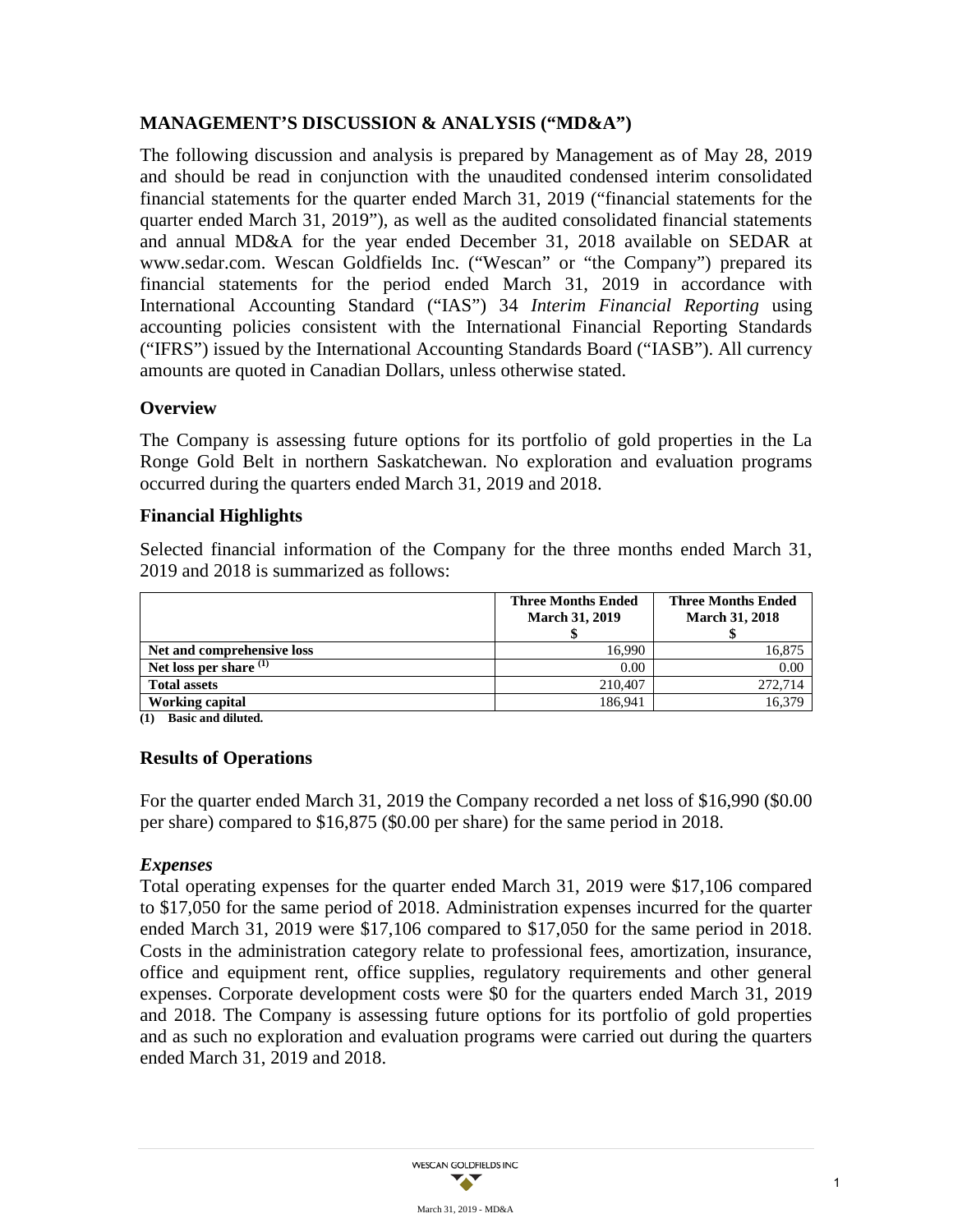|                                   | 2019       | 2018       |              |            | 2017       |            |            |            |
|-----------------------------------|------------|------------|--------------|------------|------------|------------|------------|------------|
|                                   | Qtr 1      | Otr 4      | Otr $3$<br>Φ | Otr 2<br>Ф | Otr 1      | Otr 4      | Otr 3      | Otr 2      |
| Net income $(logs)^{(1)}$         | (16,990)   | (11, 371)  | 224,418      | (154, 683) | (16, 875)  | (9,305)    | (8,045)    | (102, 394) |
| Net income (loss)<br>/share $(2)$ | (0.00)     | (0.00)     | 0.00         | (0.00)     | (0.00)     | (0.00)     | (0.00)     | (0.00)     |
| Shares outstanding $(3)$          | 45,084,320 | 45,084,320 | 45,084,320   | 45,084,320 | 44,459,320 | 44,459,320 | 44,459,320 | 44,459,320 |

### **Summary of Quarterly Results**

*(1) Net income for the third quarter of 2018 was due to the reversal of a previously recorded provision. The net loss in the second quarters of 2018 and 2017 were higher due to expenditures relating to share-based compensation as well as exploration and evaluation expenditures incurred. The remaining quarters reflect normal operations of the Company.*

*(2) Basic and diluted.* 

*(3) During the second quarter of 2018, the Company issued 625,000 common shares pursuant to a private placement.*

# **Related Party Transactions**

During the quarter ended March 31, 2019, Mr. Kenneth E. MacNeill (Chief Executive Officer), through his consulting company, waived his management fees. Total compensation paid to officers and to key management and directors of the Company during the quarter ended March 31, 2019 was \$0 (2018 - \$0).

The above transactions were in the normal course of operations and are measured at an amount agreed to by the related parties. The fair value of any share-based payments in the form of options is determined using the Black-Scholes model.

# **Liquidity**

The Company currently has no ongoing source of revenue and, as such, is dependent upon the issuance of new equity to finance its ongoing obligations and to advance its exploration properties. Although the Company has been successful in the past in obtaining financing, there can be no assurance that the Company will be able to obtain adequate financing in the future or that the terms of such financing will be favorable. Failure to obtain additional financing could result in delay or indefinite postponement of further exploration and development of its projects with the possible loss of such properties.

As at March 31, 2019, the Company had working capital of \$186,941 as compared to \$203,778 at December 31, 2018. Included in the working capital at March 31, 2019 are payables and accrued liabilities of \$20,555 (December 31, 2018 - \$19,997). As at March 31, 2018, working capital included a \$233,730 provision representing estimated amounts to indemnify certain flow-through subscribers as a result of the Company not incurring certain qualifying expenditures by December 31, 2012. As the Company has not received any claims from subscribers relating to this event, the indemnification provision previously recognized was reversed during 2018.

The existing working capital as at March 31, 2019 is not sufficient to fund the minimum expenditures the Company must incur to sustain its operations beyond 2019. As such,

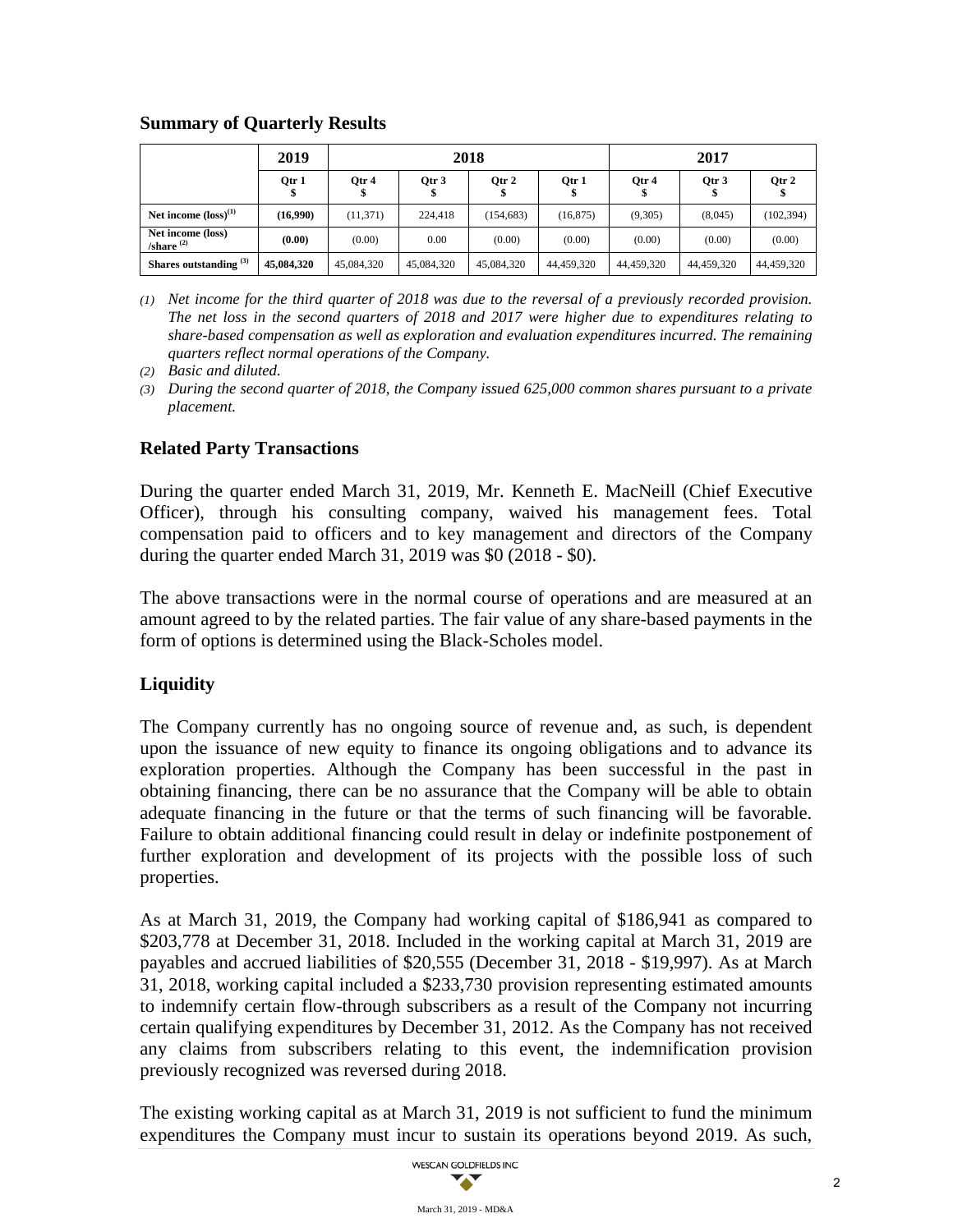there is a material uncertainty that casts significant doubt about the Company's ability to continue as a going concern.

### **Capital Resources and Outstanding Share Data**

As at March 31, 2019 the Company had 45,084,320 shares outstanding as well as 4,190,000 options outstanding with a weighted average exercise price of \$0.06. As at May 28, 2019, the Company's issued and outstanding shares and options remained unchanged from March 31, 2019.

As at May 28, 2019, the Company's issued and outstanding shares and outstanding options remained unchanged from March 31, 2019.

### **Financial Instruments**

As at March 31, 2019, the fair value of all of the Company's financial instruments approximates their carrying value. Certain financial instruments are exposed to the following financial risks:

### *Credit risk*

Credit risk is the risk of an unexpected loss by the Company if a customer or third-party to a financial instrument fails to meet its contractual obligations. The Company's financial instruments that may have credit risk consist primarily of cash and cash equivalents and receivables. The Company's cash and cash equivalents are held by financial institutions with an A (low) credit rating. The Company may invest excess cash, if any, in guaranteed investment certificates until it is required. The Company's receivables are mainly comprised of GST receivable and therefore credit risk is minimal. The Company has gross credit exposure at March 31, 2019 relating to cash and cash equivalents and receivables of \$201,834 (December 31, 2018 – \$223,209).

# *Liquidity risk*

Liquidity risk is the risk that the Company will not be able to meet its financial obligations as they fall due. The Company's approach is to forecast future cash flows to ensure that it will have sufficient liquidity to meet its obligations when due.

As at March 31, 2019, the Company is committed to current liabilities of \$20,555 (December 31, 2018 - \$19,997) with working capital of \$186,941 (December 31, 2018 - \$203,778). As at March 31, 2019 all of the Company's mineral property claims are in good standing with a requirement to incur expenditures of \$6,095 on certain mineral properties in 2019 to keep these properties in good standing. The existing working capital is sufficient to fund the minimum expenditures the Company must incur to sustain its operations beyond 2019.

The further exploration, evaluation and/or development of exploration and evaluation properties in which the Company holds interests or which the Company acquires may depend upon the Company's ability to obtain financing through equity issues or other forms of financing. Although the Company has been successful in the past in obtaining financing, there can be no assurance that the Company will be able to obtain adequate

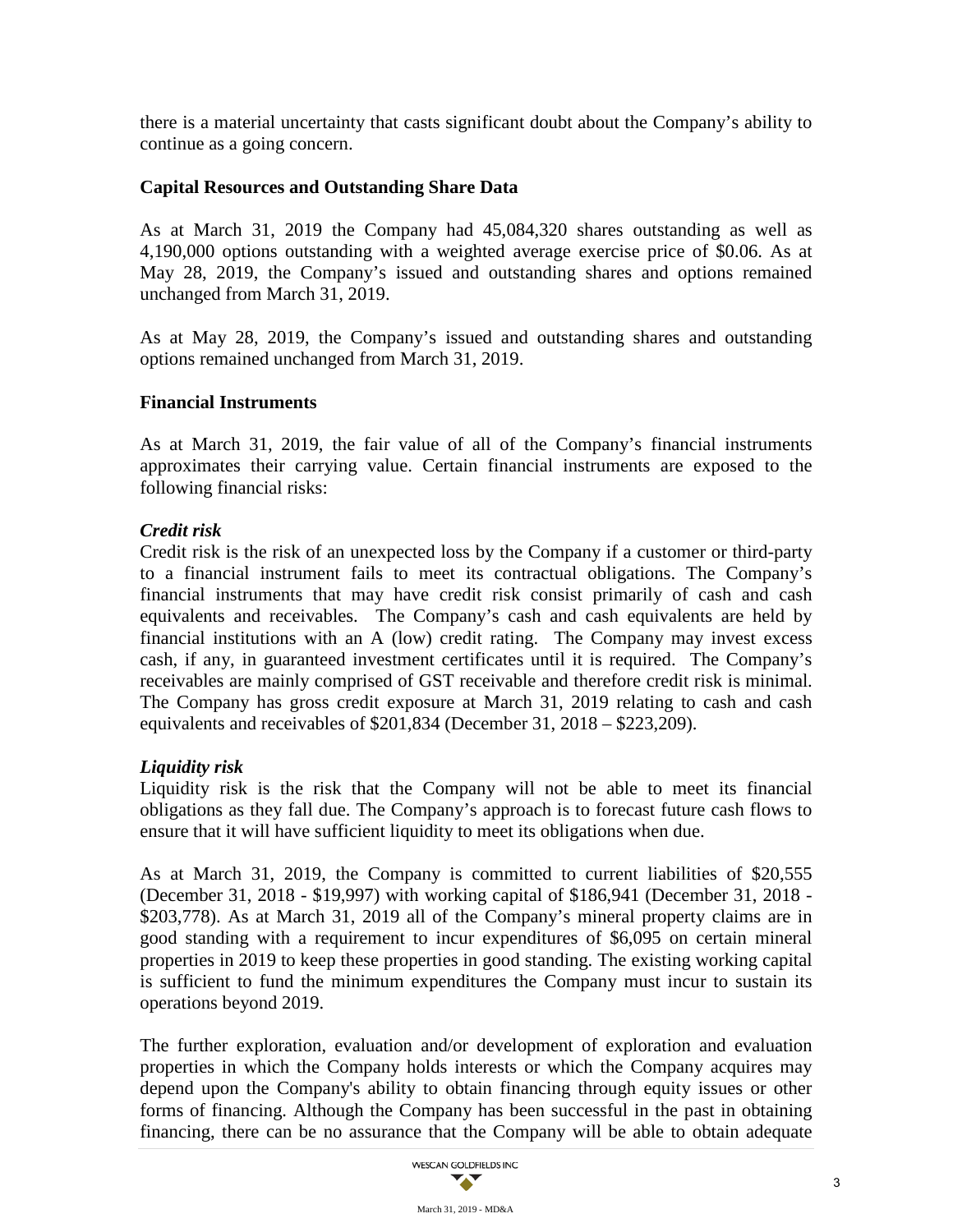financing in the future or that the terms of such financing will be favorable. Failure to obtain additional financing on a timely basis may cause the Company to postpone exploration plans, forfeit rights in its properties or reduce or terminate its operations.

# *Market risk*

Market risk is the risk that the fair value of a financial instrument will fluctuate because of changes in market prices. Market risk is comprised of four types: foreign currency risk, interest rate risk, commodity price risk and equity risk. The Company currently does not have significant exposure to any market risks.

# **Accounting Changes**

At the date of authorization of these consolidated financial statements, the IASB has issued the following new Standard which became effective for the relevant reporting periods.

# IFRS 16 – Leases

IFRS 16 replaces IAS 17, "Leases" and related interpretations effective for annual periods commencing on or after January 1, 2019. IFRS 16 follows a 'right-of-use' model which will require leases of more than twelve months to be reported on a company's financial statements as assets and liabilities, eliminating the current dual accounting model for lessees, which distinguishes between on-balance sheet finance leases and offbalance sheet operating leases. Upon adoption of IFRS 16, there was no impact to the Company's financial statements, as no right-of-use assets or lease liabilities were recognized.

There are no other IFRSs or IFRIC interpretations that have been issued and are not yet effective that are expected to have a material impact on the Company.

# **Outlook**

The Company has focused exploration efforts on its northern Saskatchewan properties with known gold mineralization located in the La Ronge Gold Belt. Proceeds from the recent financing were used to incur qualifying expenditures on the Company's gold properties. The Company is assessing future options for the Company's Jojay, Munro Lake and Jasper gold properties. The Company will also continue to evaluate the potential for the acquisition of other mineral properties that fit the Company's strategic direction.

# **Risks and Uncertainties**

The Company attempts to mitigate risks by identifying, assessing, reporting and managing risks of significance. The following are risks relating to the business of the Company. This information is only a summary of risks currently facing the Company based on its stage of development. Additional risks and uncertainties not presently known may also impact the Company's operations. Management's view on risks facing the Company will evolve as the Company's stage of development progresses.

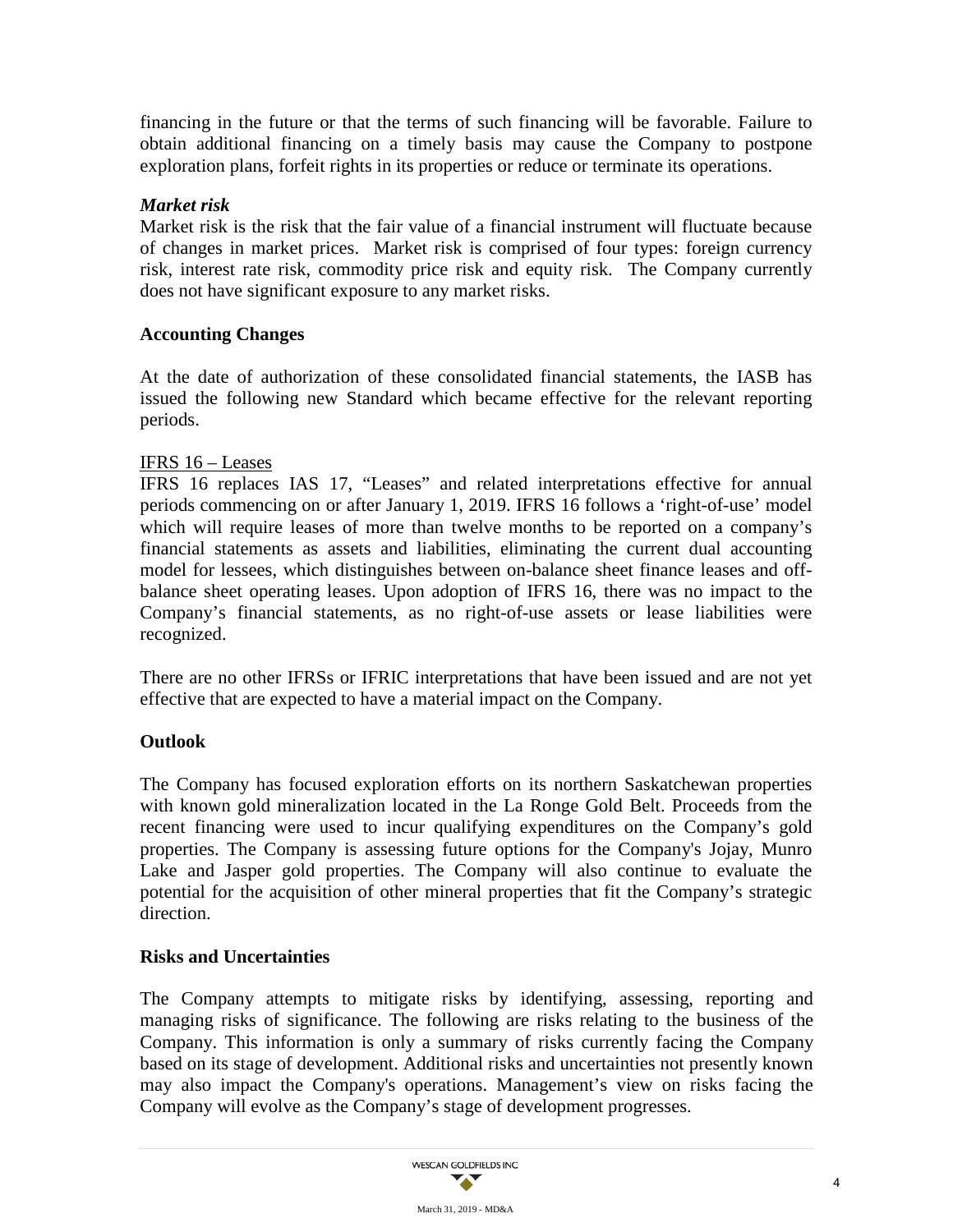### *Risks Associated With a Non-Producing Company*

The principal risks faced by the Company during the exploration stage involve: Wescan's ability to obtain financing to further the exploration and development of exploration and evaluation properties in which Wescan holds interests; obtaining the required permits from various federal, provincial and local governmental authorities; and the ultimate economic feasibility of any future development projects.

The further development and exploration of exploration and evaluation properties in which Wescan holds interests or which Wescan acquires may depend upon Wescan's ability to obtain financing through debt financing, equity financing or other means. The Company does not have sufficient funds to put any of its property interests into production from its own financial resources. There is no assurance that Wescan will be successful in obtaining required financing as and when needed. Failure to obtain additional financing on a timely basis may cause the Company to postpone development plans, forfeit rights in its properties or reduce or terminate its operations. Reduced liquidity or difficulty in obtaining future financing could have an adverse impact on Wescan's future cash flows, earnings, results of operations and financial condition. The relative prices of applicable commodities and future expectations for such prices have a significant impact on the market sentiment for investment in mining and exploration companies.

The future operations of the Company, including exploration activities and potential development of its properties, require permits from various federal, provincial and local governmental authorities. Failure to comply with applicable laws, regulations, and permitting requirements may result in enforcement actions thereunder, including orders issued by regulatory or judicial authorities causing operations to cease or be curtailed and may include corrective measures requiring capital expenditures, installation of additional equipment, or remedial actions. To the best of the Company's knowledge, it is operating in compliance with all applicable rules and regulations. The Company utilizes qualified individuals, service providers and external consultants and maintains communications with governmental authorities to ensure that the Company is in compliance with all applicable rules and regulations.

All of Wescan's exploration and evaluation property interests are currently in the exploration stage and are without a known body of commercial ore. The exploration, development and production of precious metals are capital-intensive, subject to the normal risks and capital expenditure requirements associated with mining operations. While the rewards can be substantial if commercial quantities of precious metals are found, there can be no assurance that Wescan's past or future exploration efforts will be successful, that any production therefrom will be obtained or continued, or that any such production which is attempted will be profitable. To ensure that exploration procedures are being performed effectively and those results are interpreted and reported in a proper manner, management ensures that qualified individuals, service providers and external consultants are utilized in the verification and quality assurance of analytical results.

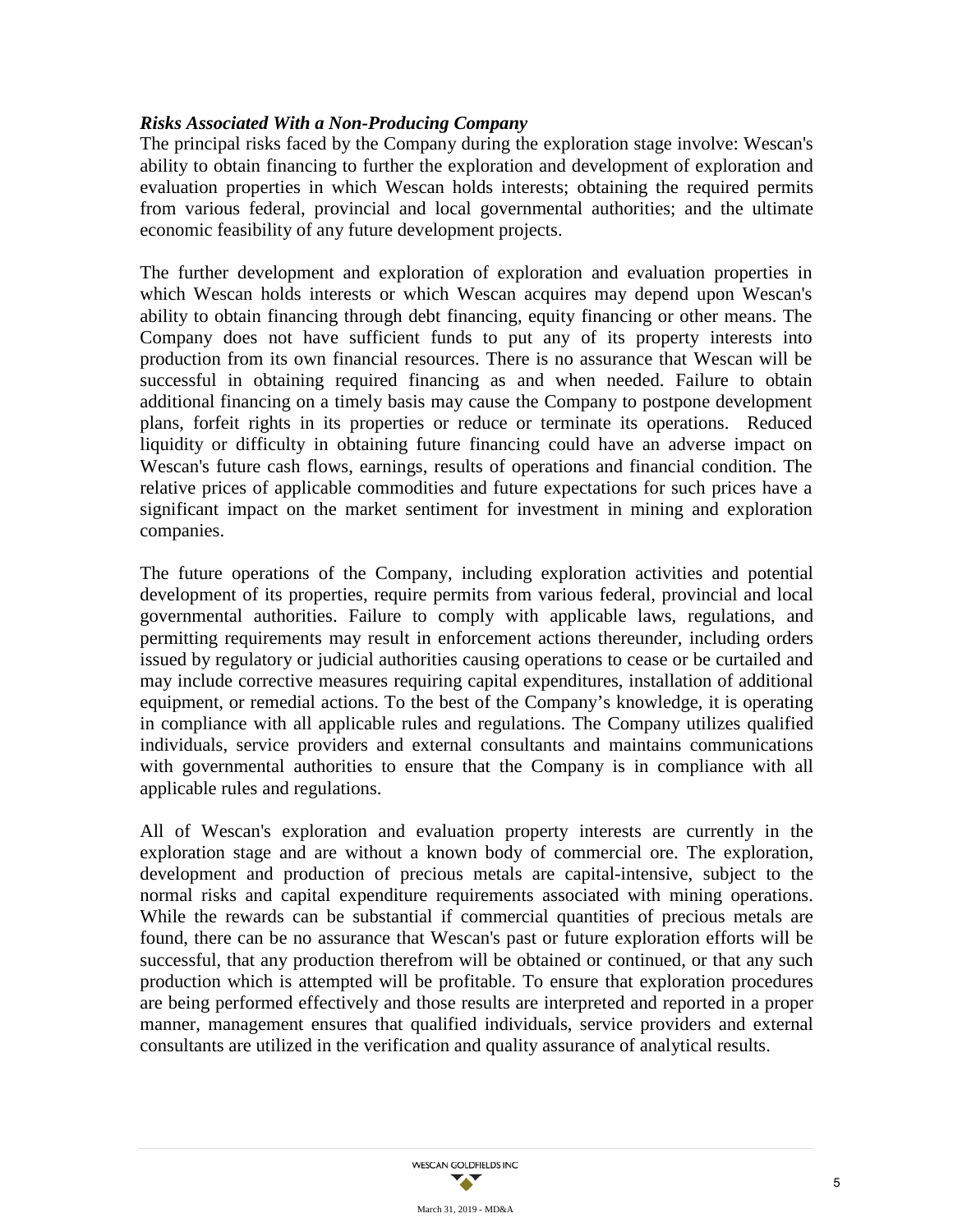### **Technical Information**

All technical information in this report has been prepared under the supervision of Mark Shimell, P.Geo, Vice President of Exploration, Professional Geoscientist in the Province of Saskatchewan, and is the Company's "Qualified Person" under the definition of National Instrument 43-101.

### **Caution Regarding Forward-looking Information**

This MD&A contains forward-looking statements within the meaning of certain securities laws, including the "safe harbour" provisions of Canadian Securities legislation and the United States Private Securities Litigation Reform Act of 1995. The words "may," "could," "should," "would," "suspect," "outlook," "believe," "plan," "anticipate," "estimate," "expect," "intend," and words and expressions of similar import are intended to identify forward-looking statements, and, in particular, statements regarding Wescan's future operations, future exploration and development activities or other development plans contain forward-looking statements. Forward-looking statements in this MD&A include, but are not limited to, the ability to raise funds to meet commitments and pursue exploration activities, the use of such funds, future plans for the Jojay, Jasper and Munro Lake properties and the acquisition and exploration of additional properties.

These forward-looking statements are based on Wescan's current beliefs as well as assumptions made by and information currently available to it and involve inherent risks and uncertainties, both general and specific. Risks exist that forward-looking statements will not be achieved due to a number of factors including, but not limited to, developments in world gold markets, risks relating to fluctuations in the Canadian dollar and other currencies relative to the US dollar, changes in exploration, development or mining plans due to exploration results and changing budget priorities of Wescan, the effects of competition in the markets in which Wescan operates, the impact of changes in the laws and regulations regulating mining exploration and development, judicial or regulatory judgments and legal proceedings and operational risks and the additional risks described in Wescan's most recently filed annual and interim MD&A, news releases and technical reports. Wescan's anticipation of and success in managing the foregoing risks could cause actual results to differ materially from what is anticipated in such forwardlooking statements.

Although management considers the assumptions contained in forward-looking statements to be reasonable based on information currently available to it, those assumptions may prove to be incorrect. When making decisions with respect to Wescan, investors and others should not place undue reliance on these statements and should carefully consider the foregoing factors and other uncertainties and potential events. Unless required by applicable securities law, Wescan does not undertake to update any forward-looking statement that may be made.

Further information relating to the Company has been filed on SEDAR and may be viewed at [www.sedar.com.](http://www.sedar.com/)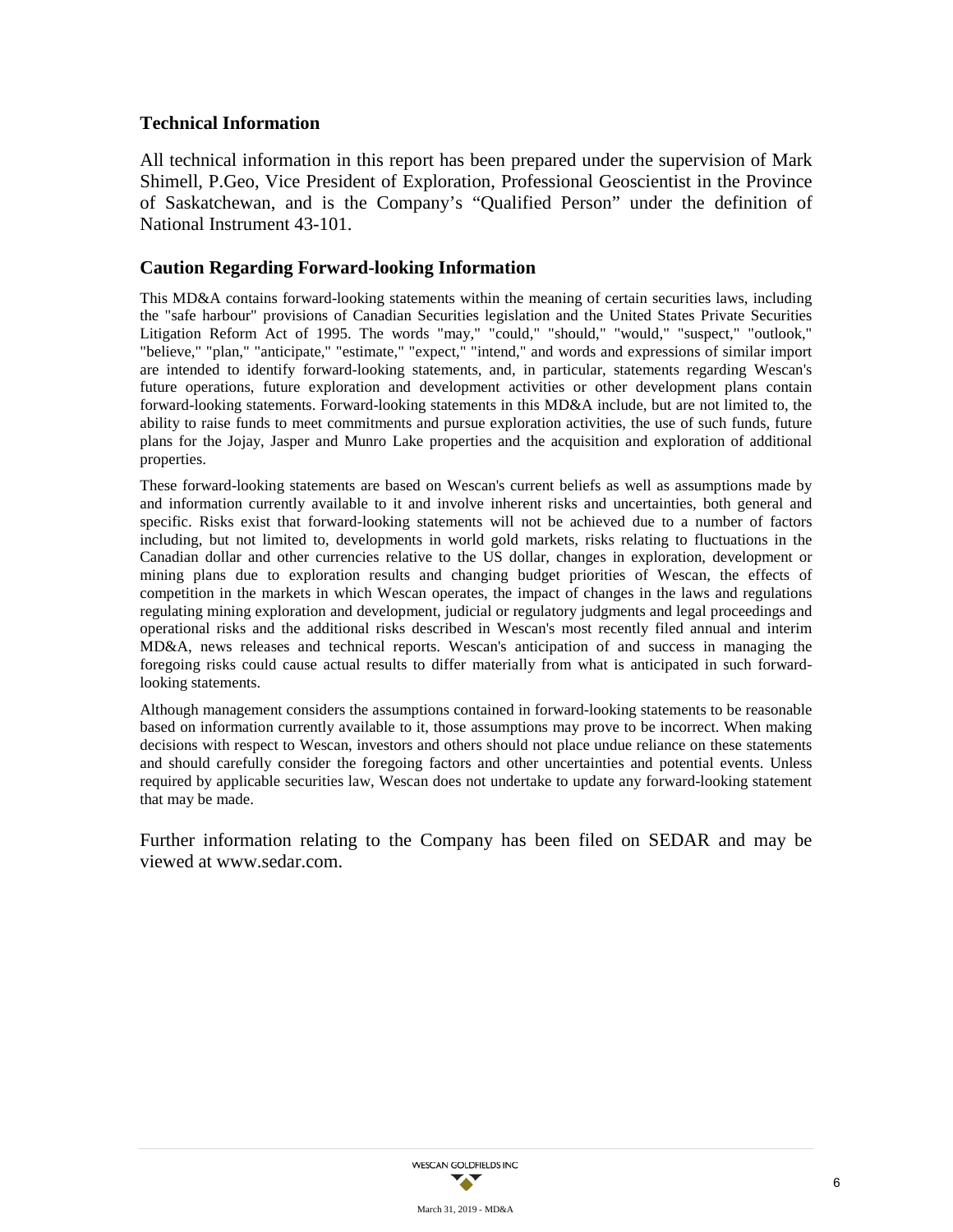### **WESCAN GOLDFIELDS INC. Unaudited Condensed Interim Consolidated Financial Statements**

**For the three months ended March 31, 2019**

### **Notice to Reader**

Management has compiled the unaudited condensed interim consolidated financial statements of Wescan Goldfields Inc. for the three months ended March 31, 2019 (along with the comparative interim period in 2018). The Company's external auditors have not reviewed these statements.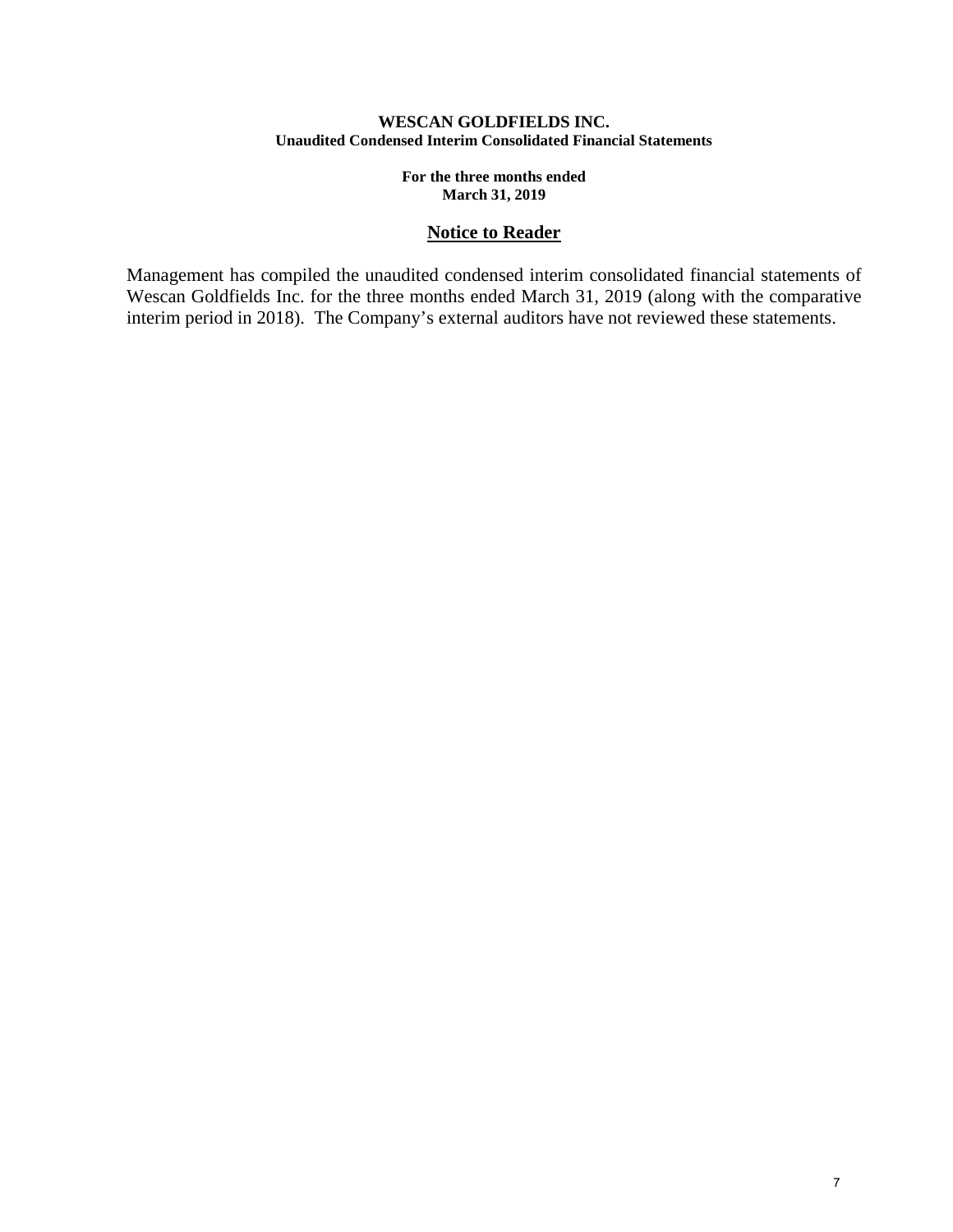# **Wescan Goldfields Inc. Consolidated Statements of Financial Position**

|                                             | (In Canadian dollars)     |                   |    |              |  |
|---------------------------------------------|---------------------------|-------------------|----|--------------|--|
|                                             |                           | March 31,<br>2019 |    | December 31, |  |
|                                             |                           |                   |    | 2018         |  |
| <b>Assets</b>                               |                           |                   |    |              |  |
| Current assets:                             |                           |                   |    |              |  |
| Cash and cash equivalents                   | \$                        | 201,391           | \$ | 222,912      |  |
| Receivables                                 |                           | 443               |    | 297          |  |
| Prepaids                                    |                           | 5,662             |    | 566          |  |
|                                             |                           | 207,496           |    | 223,775      |  |
| Property and equipment                      |                           | 2,911             |    | 3,064        |  |
|                                             | $\mathcal{S}$             | 210,407           | \$ | 226,839      |  |
| <b>Liabilities and Shareholders' Equity</b> |                           |                   |    |              |  |
| Current liabilities:                        |                           |                   |    |              |  |
| Payables and accrued liabilities            | \$                        | 20,555            | \$ | 19,997       |  |
|                                             |                           | 20,555            |    | 19,997       |  |
| Environmental rehabilitation provision      |                           | 75,520            |    | 75,520       |  |
| Shareholders' equity:                       |                           |                   |    |              |  |
| Share capital                               |                           | 20,687,794        |    | 20,687,794   |  |
| Contributed surplus                         |                           | 2,523,455         |    | 2,523,455    |  |
| Deficit                                     |                           | (23,096,917)      |    | (23,079,927) |  |
|                                             |                           | 114,332           |    | 131,322      |  |
|                                             | $\boldsymbol{\mathsf{S}}$ | 210,407           | \$ | 226,839      |  |

Going concern (note 3)

See accompanying notes to consolidated financial statements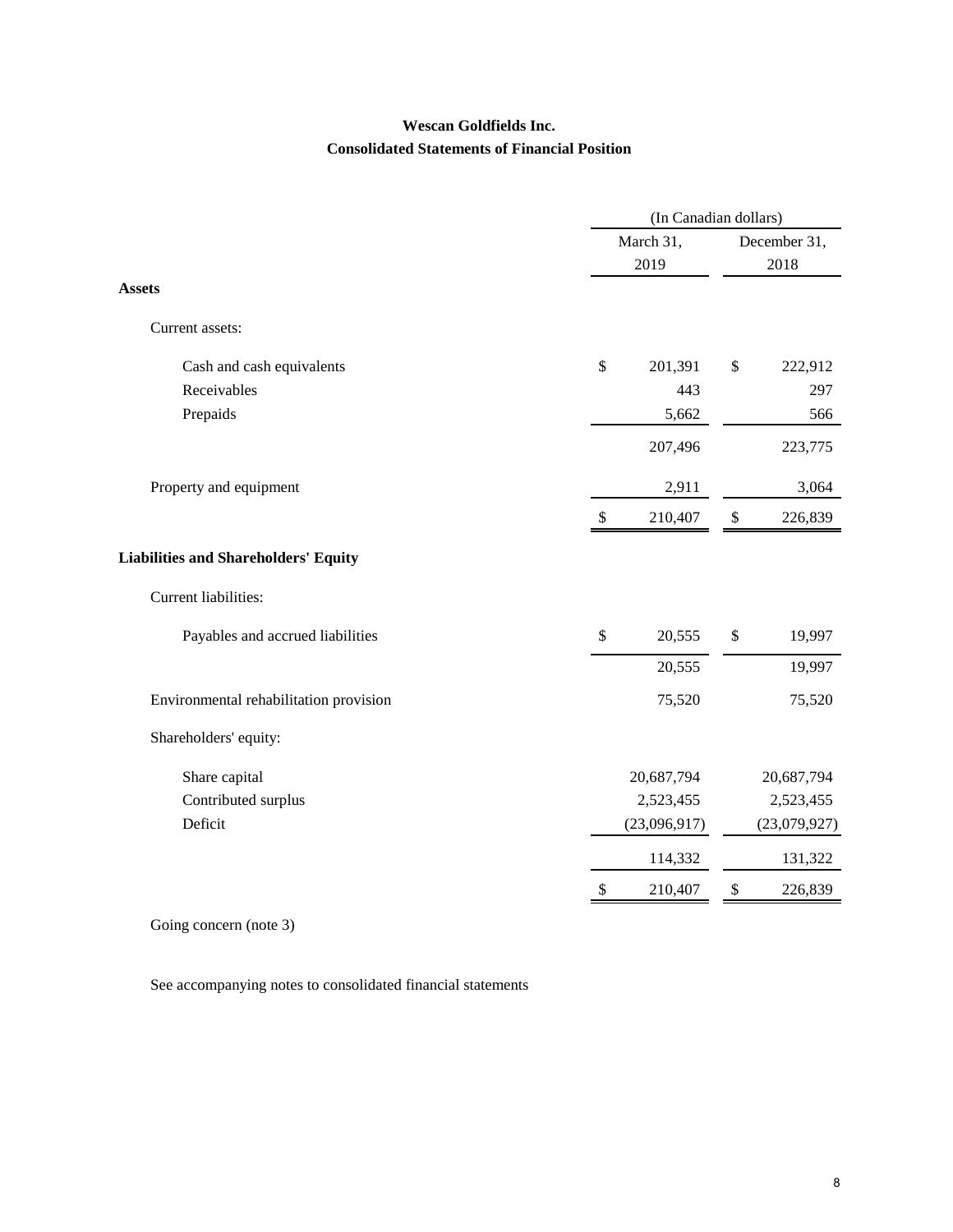### **Wescan Goldfields Inc.**

### **Condensed Interim Consolidated Statements of Loss and Comprehensive Loss**

(unaudited)

|                                               |     | (In Canadian dollars)<br>Three Months Ended<br>March 31, |    |            |  |
|-----------------------------------------------|-----|----------------------------------------------------------|----|------------|--|
|                                               |     |                                                          |    |            |  |
|                                               |     |                                                          |    |            |  |
|                                               |     | 2019                                                     |    | 2018       |  |
| <b>Income</b>                                 |     |                                                          |    |            |  |
| Interest and other                            | \$  | 116                                                      | \$ | 175        |  |
| <b>Expenses</b>                               |     |                                                          |    |            |  |
| Exploration and evaluation (note 7)           |     |                                                          |    |            |  |
| Administration                                |     | 17,106                                                   |    | 17,050     |  |
|                                               |     | 17,106                                                   |    | 17,050     |  |
| Loss before the undernoted items              |     | (16,990)                                                 |    | (16, 875)  |  |
| Net loss and comprehensive loss               | \$. | (16,990)                                                 | \$ | (16, 875)  |  |
| Net loss and comprehensive loss per share     |     |                                                          |    |            |  |
| Basic and diluted                             | \$  | (0.00)                                                   | \$ | (0.00)     |  |
| Weighted average number of shares outstanding |     | 44,459,320                                               |    | 44,459,320 |  |

See accompanying notes to consolidated financial statements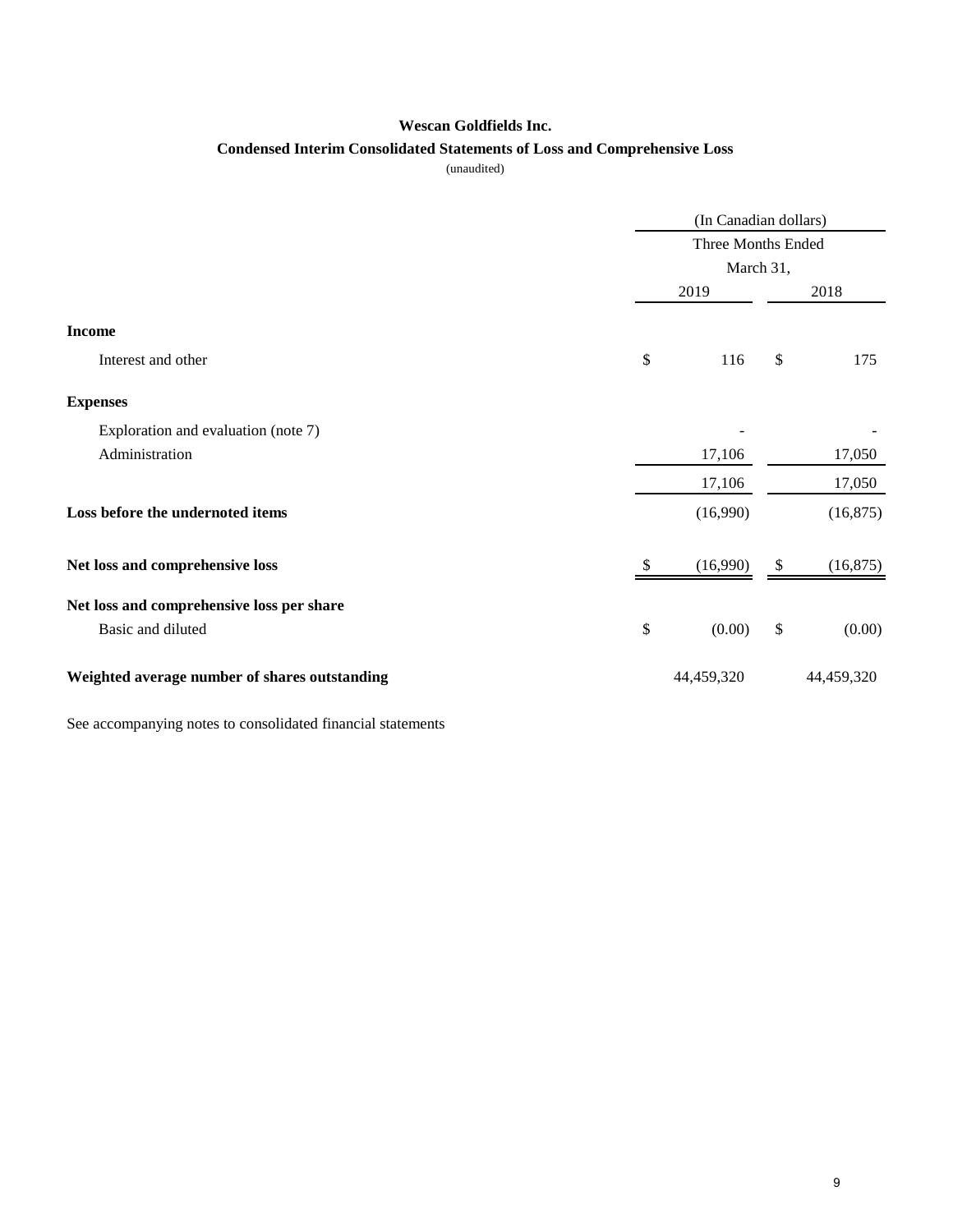### **Wescan Goldfields Inc.**

### **Condensed Interim Consolidated Statements of Cash Flows**

(unaudited)

|                                                             | (In Canadian dollars)<br>Three Months Ended |           |    |           |  |
|-------------------------------------------------------------|---------------------------------------------|-----------|----|-----------|--|
|                                                             |                                             |           |    |           |  |
|                                                             |                                             | March 31, |    |           |  |
|                                                             |                                             | 2019      |    | 2018      |  |
| Cash provided by (used in):                                 |                                             |           |    |           |  |
| <b>Operations:</b>                                          |                                             |           |    |           |  |
| Net loss and comprehensive loss                             | \$                                          | (16,990)  | \$ | (16, 875) |  |
| Non-cash items:                                             |                                             |           |    |           |  |
| Amortization                                                |                                             | 153       |    | 192       |  |
| Net change in non-cash operating working capital items:     |                                             |           |    |           |  |
| Receivables                                                 |                                             | (146)     |    | (166)     |  |
| Prepaids                                                    |                                             | (5,096)   |    | (5,128)   |  |
| Payables and accrued liabilities                            |                                             | 558       |    | 2,897     |  |
|                                                             |                                             | (21,521)  |    | (19,080)  |  |
| Decrease in cash position                                   |                                             | (21, 521) |    | (19,080)  |  |
| Cash and cash equivalents, beginning of period              |                                             | 222,912   |    | 282,053   |  |
| Cash and cash equivalents, end of period                    |                                             | 201,391   | \$ | 262,973   |  |
| Cash and cash equivalents consists of:                      |                                             |           |    |           |  |
| Cash                                                        | \$                                          | 201,391   | \$ | 262,973   |  |
|                                                             | \$                                          | 201,391   | \$ | 262,973   |  |
| See accompanying notes to consolidated financial statements |                                             |           |    |           |  |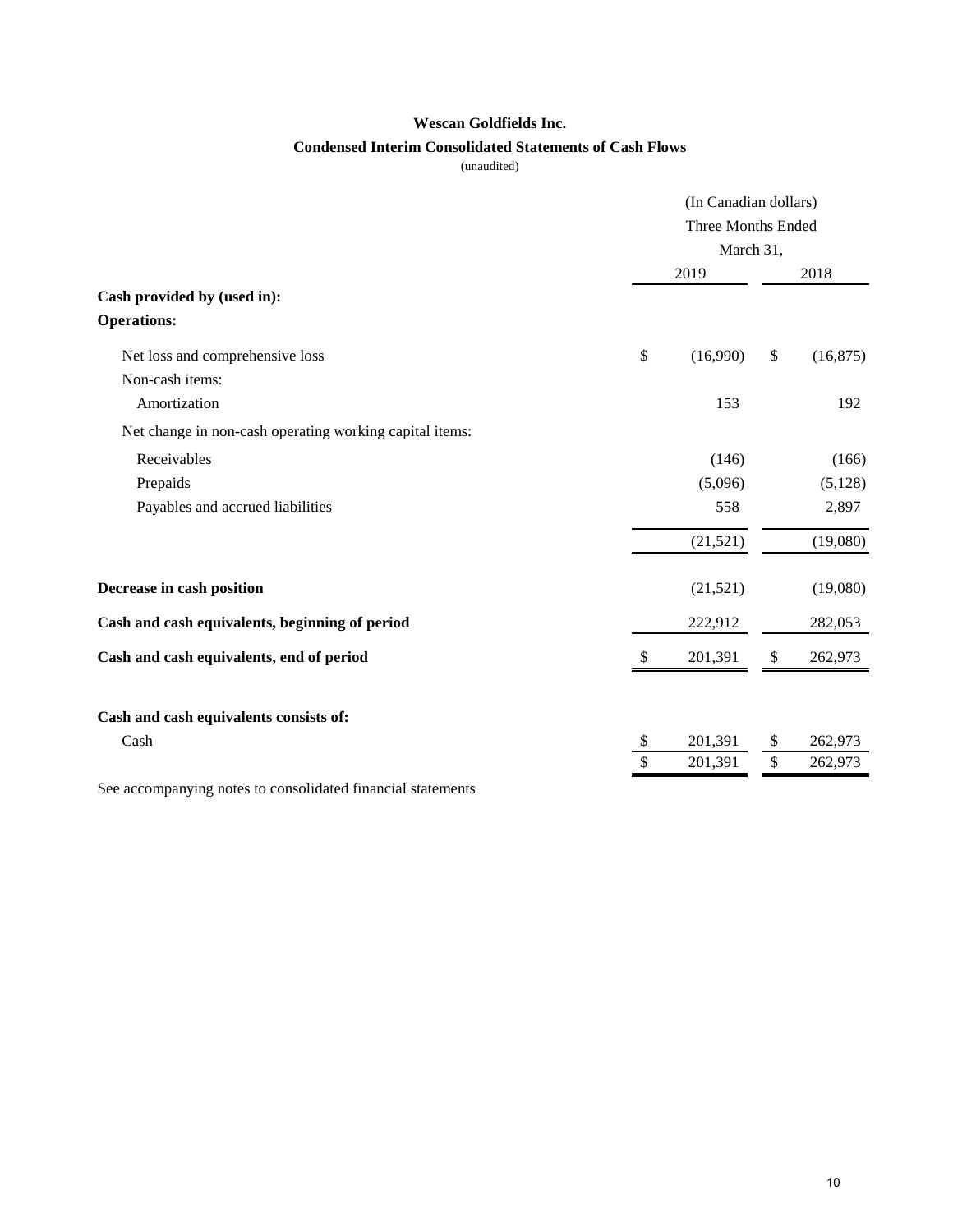#### **Wescan Goldfields Inc.**

### **Condensed Interim Consolidated Statements of Changes in Equity**

(unaudited)

|                                      | (In Canadian dollars)           |              |               |                |                            |                |
|--------------------------------------|---------------------------------|--------------|---------------|----------------|----------------------------|----------------|
|                                      | Three Months Ended<br>March 31, |              |               |                | Year Ended<br>December 31, |                |
|                                      |                                 |              |               |                |                            |                |
|                                      |                                 | 2019         |               | 2018           |                            | 2018           |
| Share capital (note 8)               |                                 |              |               |                |                            |                |
| Balance, beginning of period         | \$                              | 20,687,794   | \$            | 20,638,794     | \$                         | 20,638,794     |
| Shares issued (net of costs)         |                                 |              |               |                |                            | 49,000         |
| Balance, end of period               |                                 | 20,687,794   | $\mathbb{S}$  | 20,638,794     | \$                         | 20,687,794     |
| <b>Contributed surplus</b>           |                                 |              |               |                |                            |                |
| Balance, beginning of period         | \$                              | 2,523,455    | \$            | 2,443,997      | \$                         | 2,443,997      |
| Share-based payments                 |                                 |              |               |                |                            | 79,458         |
| Balance, end of period               | \$.                             | 2,523,455    | \$            | 2,443,997      | \$                         | 2,523,455      |
| <b>Equity (Deficit)</b>              |                                 |              |               |                |                            |                |
| Balance, beginning of period         | \$                              | (23,079,927) | \$            | (23, 121, 416) | \$.                        | (23, 121, 416) |
| Net and comprehensive income (loss)  |                                 | (16,990)     |               | (16, 875)      |                            | 41,489         |
| Balance, end of period               | £.                              | (23,096,917) | <sup>\$</sup> | (23, 138, 291) | \$.                        | (23,079,927)   |
| Total shareholders' equity (deficit) | \$                              | 114,332      | \$            | (55,500)       | S                          | 131,322        |

See accompanying notes to consolidated financial statements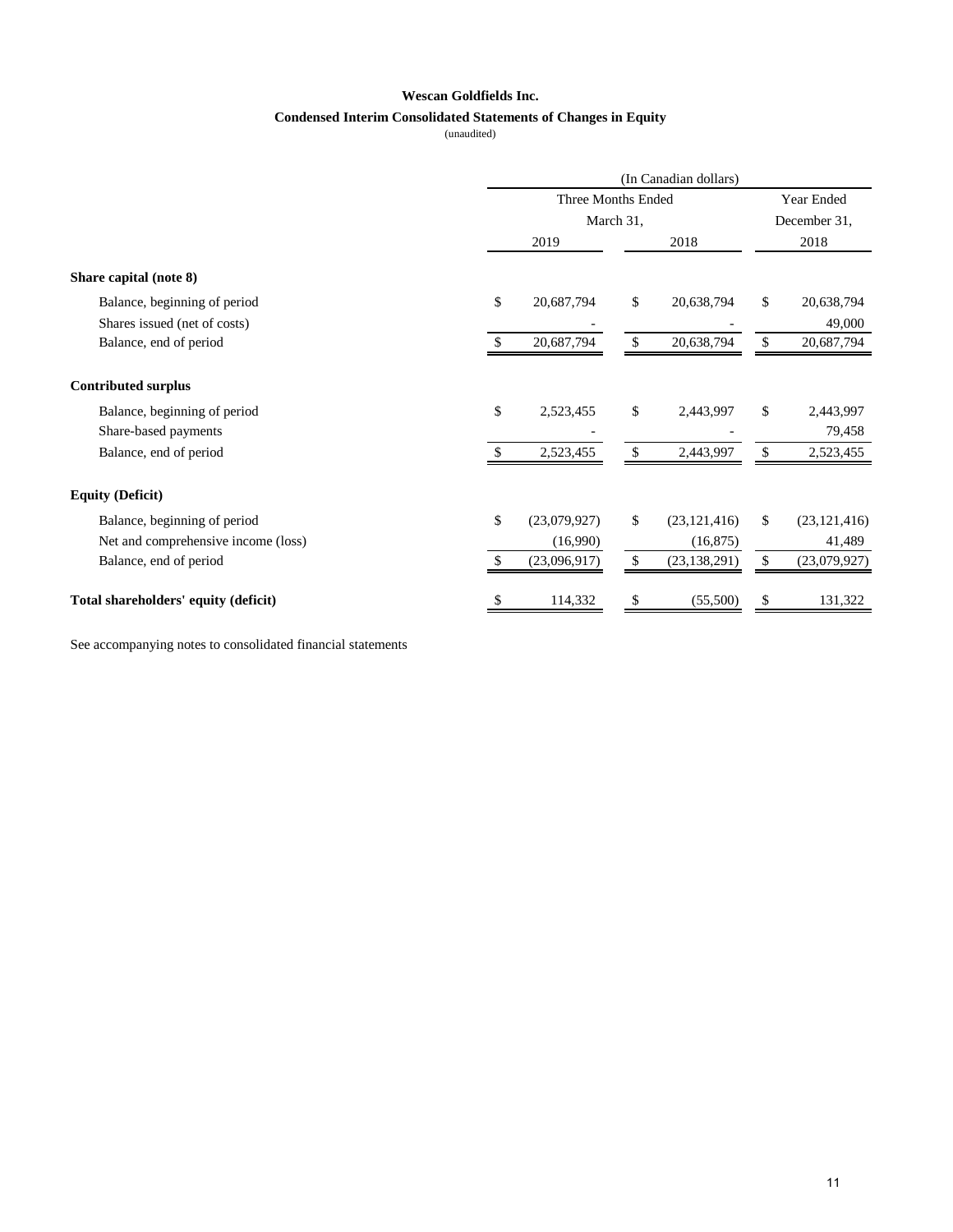# **WESCAN GOLDFIELDS INC.**

Notes to the Condensed Interim Consolidated Financial Statements For the three months ended March 31, 2019 (In Canadian dollars)

#### **1. Corporate information**

Wescan Goldfields Inc. was originally incorporated as Shore Resources Inc. under the *Business Corporations Act of Alberta* on January 17, 2003 and by amended articles dated April 2, 2004 changed its name to Wescan Goldfields Inc. ("Wescan" or the "Company"). Substantially all of the Company's efforts are directed to the exploration and future development of its current exploration properties. Wescan is located at  $600 - 224$  4<sup>th</sup> Avenue South, Saskatoon, Saskatchewan, Canada, S7K 5M5.

#### **2. Basis of preparation**

The condensed interim consolidated financial statements of Wescan for the three months ended March 31, 2019 were authorized for issue by the Company's Audit Committee on, May 28, 2019. These financial statements have been prepared in accordance with International Accounting Standard ("IAS") 34 *Interim Financial Reporting* and do not include all of the information required for full annual financial statements. The Company's financial statements have been prepared on a historical cost basis, except as disclosed, using the Company's functional currency of Canadian dollars.

#### **3. Going Concern**

These financial statements are prepared on the assumption that the Company will continue as a going concern and realize its assets and discharge its liabilities and commitments in the normal course of business. Management is aware, in making its going concern assessment, of material uncertainties related to events and conditions that cast significant doubt upon the Company's ability to continue as a going concern. As at March 31, 2019, the Company had working capital of \$186,941. The Company is committed to expenditures in 2019 on certain mineral properties to keep these claims in good standing. While the existing working capital is sufficient to fund the minimum expenditures the Company must incur to sustain its mineral claims and operations beyond 2019, the ability of the Company to continue as a going concern and fund general and administrative expenses in an orderly manner will require further equity issuances or other forms of financings. There is no assurance that the Company will be successful in obtaining required financing at an acceptable cost as and when needed or at all. Failure to obtain additional financing on a timely basis may cause the Company to postpone exploration and/or evaluation plans, forfeit rights in its properties or reduce or terminate its operations.

These financial statements do not include any adjustments to carrying values and classification of asset amounts and liabilities, reported expense and the statement of financial position classifications used, that would be necessary if the going concern assumption were not appropriate.

#### **4. Summary of significant accounting policies**

The accounting policies applied by the Company in these condensed interim consolidated financial statements are the same as those disclosed in Note 4 of the Company's consolidated financial statements for the year ended December 31, 2018. Accordingly, the condensed interim consolidated financial statements should be read in conjunction with the consolidated financial statements for the year ended December 31, 2018.

#### **5. Use of estimates and judgment**

In preparing these condensed interim consolidated financial statements, the significant judgments made by management applying the Company's accounting policies and the key sources of estimation uncertainty are the same as those disclosed in note 5 of the Company's consolidated financial statements for the year ended December 31, 2018. In particular, the significant areas of estimation uncertainty considered by management in preparing the consolidated financial statements are: reserve and resource estimation, impairment of exploration and evaluation assets, environmental rehabilitation provisions, recovery of deferred tax assets and share-based payment transactions.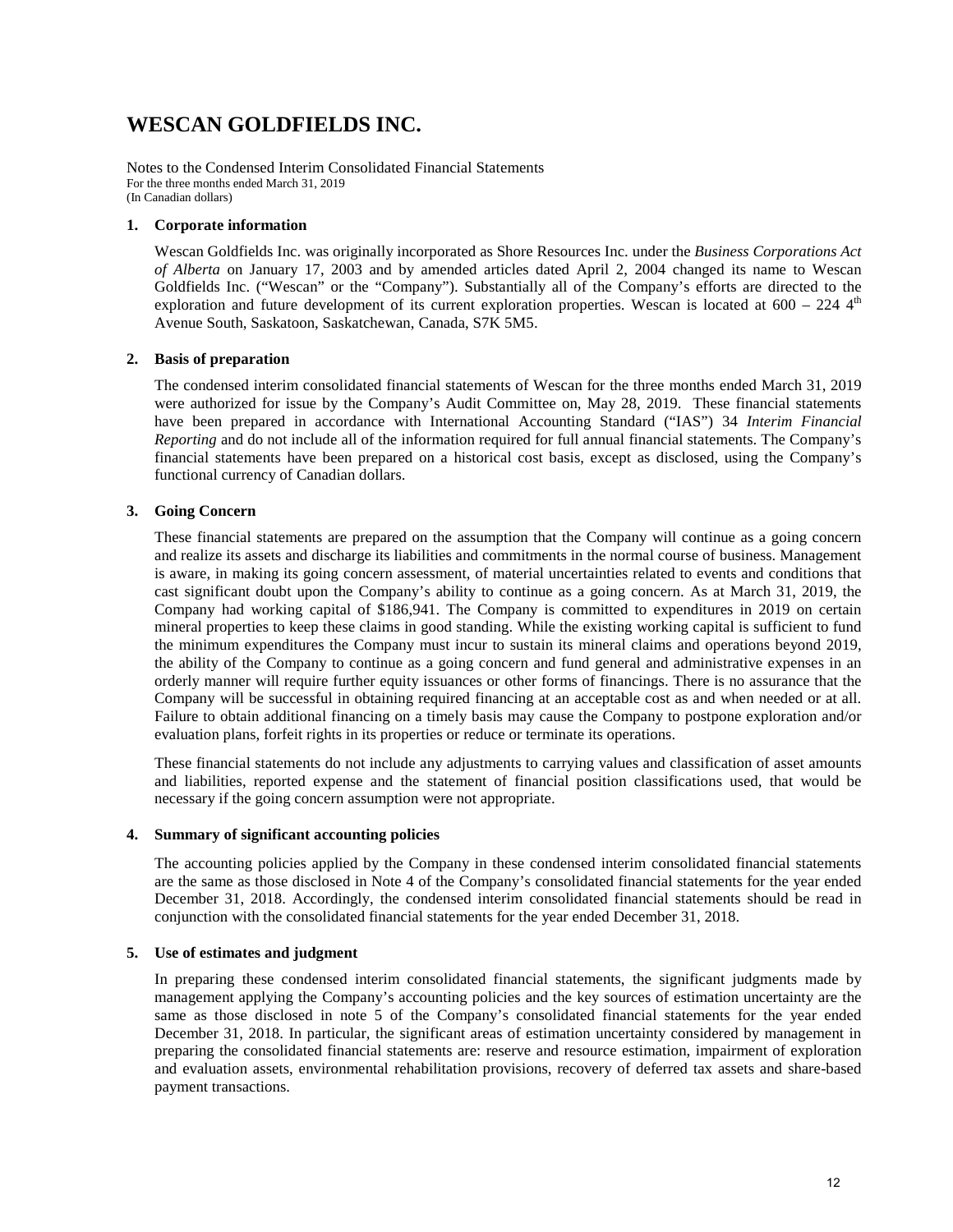#### **6. International financial reporting standards ("IFRS"), amendments and interpretations**

#### IFRS standards, amendments and interpretations effective during the period

At the date of authorization of these consolidated financial statements, the IASB has issued the following new Standard which is effective for the relevant reporting periods.

#### *IFRS 16 – Leases*

IFRS 16 replaces IAS 17, "Leases" and related interpretations effective for annual periods commencing on or after January 1, 2019. IFRS 16 follows a 'right-of-use' model which requires most leases to be reported on a company's financial statements as assets and liabilities, eliminating the former dual accounting model for lessees, which distinguishes between on-balance sheet finance leases and offbalance sheet operating leases. Upon adoption of IFRS 16, there was no impact to the Company's financial statements, as no right-of-use assets or lease liabilities were recognized.

There are no other IFRSs or IFRIC interpretations that have been issued and are not yet effective that are expected to have a material impact on the Company.

#### **7. Exploration and evaluation expenses**

During the three months ended March 31, 2019, the Company did not incur exploration and evaluation expenditures  $(2018 - $0)$ .

#### **8. Share capital and reserves**

The authorized share capital of the Company consists of an unlimited number of common shares. As at March 31, 2019 the Company had 45,084,320 shares outstanding. No common shares were issued during the three months ended March 31, 2019.

#### Nature and purpose of reserves

#### *Warrant reserve*

On certain issues of common shares, the Company has issued warrants entitling the holder to acquire additional common shares of the Company. The warrant reserve is used to recognize the fair value of outstanding warrants. If the warrant is exercised or expires the fair value is transferred to share capital or contributed surplus, respectively. During the three months ended March 31, 2019 no warrants were issued or expired.

#### *Contributed Surplus*

Contributed surplus is used to recognize the fair value of equity-settled share-based payment transactions. The fair value of these securities is added to contributed surplus over the vesting period of the securities. Upon exercise, the corresponding fair value related to the security is removed from contributed surplus and added to share capital. Should the security go unexercised, the fair value will remain in contributed surplus. The fair value of warrants and broker warrants related to securities that go unexercised is transferred out of the respective reserves into contributed surplus.

#### **9. Share-based payments**

The Company has established a share option plan, as approved by the shareholders, whereby options may be granted to directors, officers, employees and service providers to purchase common shares of the Company. Options granted have an exercise price of not less than the closing price quoted on the stock exchange on which the shares are traded on the day prior to the date on which the options were granted. Certain options vest immediately while others vest up to twenty-four months after grant date and all options granted under the plan expire five years from the date of the grant of the options. All options are to be settled by physical delivery of shares.

At March 31, 2019, total options outstanding were 4,190,000 (2018 – 3,170,000) at a weighted average exercise price of \$0.06 (2018 – \$0.06). Options outstanding at March 31, 2019 have exercise prices that range from \$0.05 to  $$0.08$  (2018 –  $$0.05$  to  $$0.08$ ) and a weighted average contractual life of 2.9 years (2018 – 3.4 years). The options expire between the dates of May 2021 and June 2023.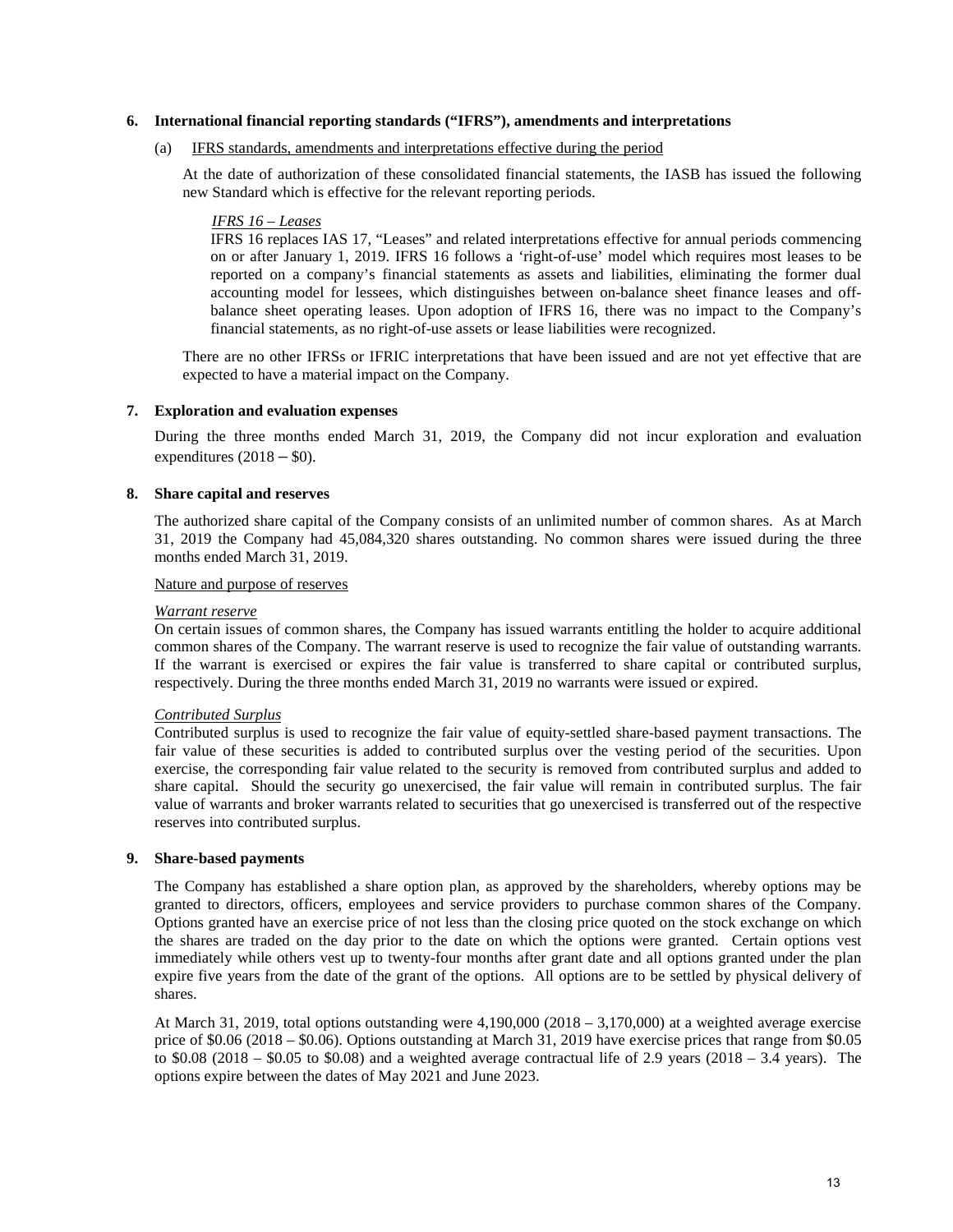#### **10. Related party transactions**

#### Related party transactions with key management personnel

Key management personnel are persons responsible for planning, directing, and controlling the activities of an entity, and include executive and non-executive directors. The Company pays or has paid certain of its key management personnel through companies owned by certain executive officers and directors. Those companies are as follows:

MacNeill Brothers Oil and Gas Ltd.

During the three months ended March 31, 2019, certain of its key management personnel waived their management and consulting fees. Total compensation paid to key management personnel, including amounts paid or payable to related parties owned by key management personnel, executive officers and directors, was \$0  $(2018 - $0)$ .

#### **11. Financial instruments**

Fair values have been determined for measurement and/or disclosure purposes based on the fair value hierarchy for financial instruments that require fair value measurement after initial recognition. The classification of each financial instrument is described in note 4 of the December 31, 2018 consolidated financial statements.

The carrying amounts for cash and cash equivalents, receivables, and trade payables approximate their fair value due to the short-term nature of these instruments. These financial instruments are carried at amortized costs.

The Company does not have any financial instruments measured at fair value.

#### Risk management

Certain financial instruments are exposed to the following financial risks:

#### (a) Credit risk

Credit risk is the risk of an unexpected loss by the Company if a customer or third-party to a financial instrument fails to meet its contractual obligations. The Company's financial instruments that may have credit risk consist primarily of cash and cash equivalents and receivables. The Company's cash and cash equivalents are held by a financial institution with an A (low) credit rating. The Company may invest excess cash, if any, in guaranteed investment certificates until it is required. The Company's receivables are mainly comprised of GST receivable and therefore credit risk is minimal. The Company has gross credit exposure at March 31, 2019 relating to cash and cash equivalents and receivables of \$201,834 (December 31, 2018 – \$223,209).

#### (b) Liquidity risk

Liquidity risk is the risk that the Company will not be able to meet its financial obligations as they fall due.

As at March 31, 2019, the Company is committed to current liabilities of \$20,555, with working capital of \$186,941. As at March 31, 2019 all of the Company's mineral property claims are in good standing with a requirement to incur expenditures of \$6,095 on certain mineral properties in 2019 to keep these properties in good standing. The existing working capital is sufficient to fund the minimum expenditures the Company must incur to sustain its operations beyond 2019.

The further exploration, evaluation and/or development of exploration and evaluation properties in which the Company holds interests or which the Company acquires may depend upon the Company's ability to obtain financing through equity issues or other forms of financing. Although the Company has been successful in the past in obtaining financing, there can be no assurance that the Company will be able to obtain adequate financing in the future or that the terms of such financing will be favorable. Failure to obtain additional financing on a timely basis may cause the Company to postpone exploration plans, forfeit rights in its properties or reduce or terminate its operations.

#### (c) Market risk

Market risk is the risk that the fair value of a financial instrument will fluctuate because of changes in market prices. Market risk is comprised of four types: foreign currency risk, interest rate risk, commodity price risk and equity risk. The Company currently does not have significant exposure to any market risks.